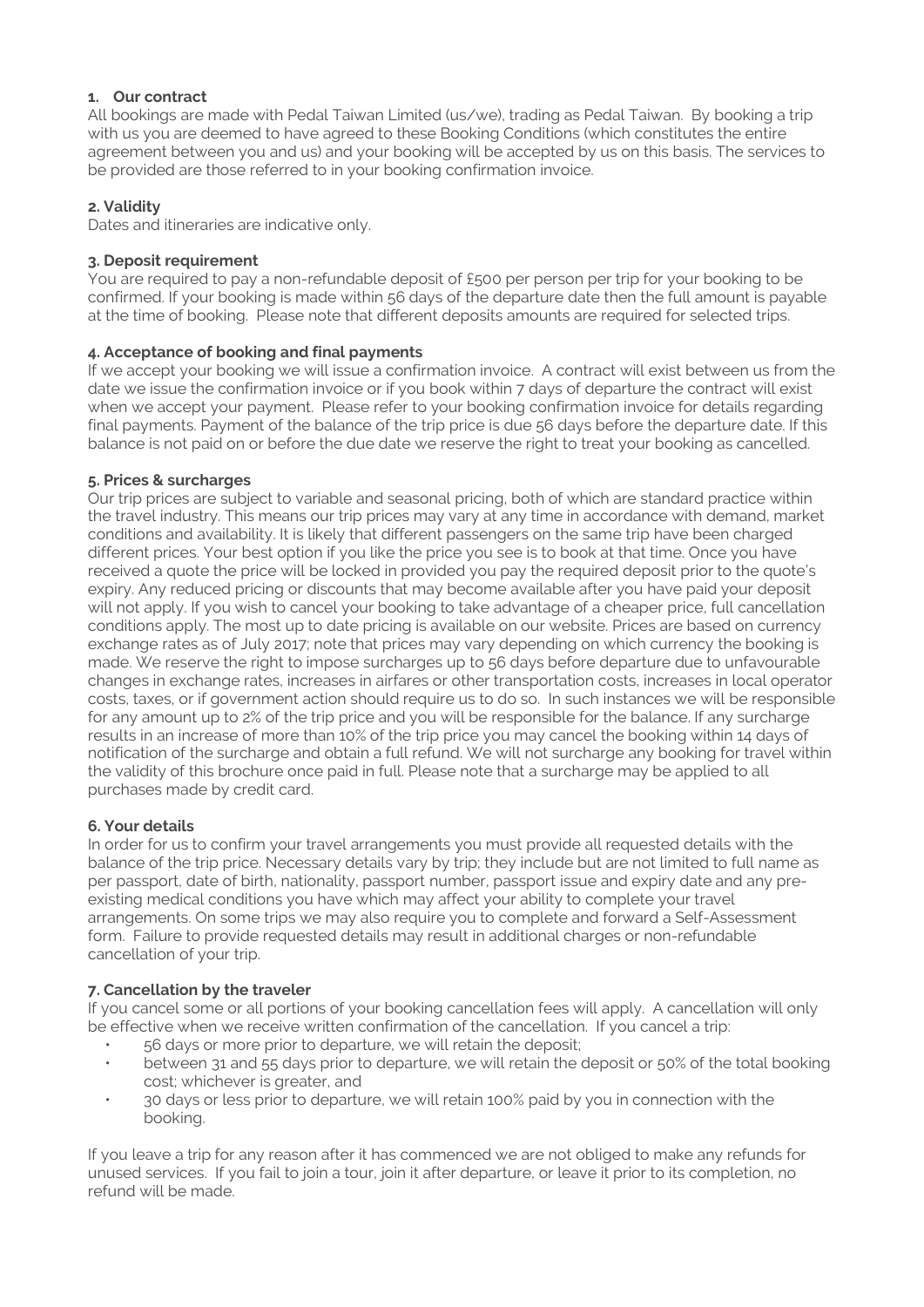## **8. Cancellation by us**

We may cancel a trip at any time up to departure. We may cancel a trip at any time prior to departure if, due to terrorism, natural disasters, political instability or other external events it is not viable for us to operate the planned itinerary. If we cancel your trip, you can transfer amounts paid to an alternate departure date or receive a full refund. In circumstances where the cancellation is due to external events outside our reasonable control refunds will be less any unrecoverable costs. We are not responsible for any incidental expenses that you may have incurred as a result of your booking including but not limited to visas, vaccinations, travel insurance excess or non-refundable flights.

## **9. Booking amendments**

If you wish to transfer from one trip to another or transfer your booking to a third party you must notify us at least 56 days prior to the proposed departure date. A fee of £125 per person per change will apply (in addition to any charges levied by hotels, ground operators or airlines). If you notify us less than 56 days prior to the proposed departure date the refund policy applicable to cancellations will apply. Transfers to a third party are only permitted where the transferee meets all the requirements in relation to the trip, and transfers to another departure can only be made to a departure within the current validity period.

Amendments to any other arrangements made in conjunction with your trip will incur a  $E75$ administration fee per booking per change. This fee is in addition to any charges levied by hotels, ground operators or airlines. No amendments are permitted to your booking within 10 days of departure.

## **10. Inclusions**

The price of your trip includes:

- All accommodation as listed in the Trip Brochure
- All transport listed in the Trip Brochure
- Sightseeing and meals (excluding evening meal) as listed in the Trip Brochure
- The services of a group leader as described in the Trip Brochure

#### **11. Exclusions**

The price of your trip does not include:

- International or internal flights unless specified
- Airport transfers, taxes and excess baggage charges unless specified
- Meals other than those specified in the Trip Brochure
- Visa and passport fees
- Travel insurance
- Optional activities and all personal expenses

# **12. Age & Health requirements**

**Minimum Age:** For the majority of our trips the minimum age is 18 at the time of travel. All travelers under the age of 18 must be accompanied by a legal guardian, or in lieu of a legal guardian, by an escort over the age of 18, appointed by their legal guardian. The legal guardian or their designee will be responsible for the traveler under the age of 18's day to day care. If a legal guardian elects to designate an escort in their lieu, they will be required to complete and sign a relevant document, to delegate their authority.

Please note we cannot guarantee triple or adjoining rooms for families; accompanying adults may be required to share with others in the group on a twin share basis.

**Maximum Age:** For the majority of our trips we have no upper age limit though we remind you that our trips can be physically demanding and passengers must ensure that they are suitably fit to allow full participation. We are able to provide details on mandatory health requirements; however, we are not medical experts. It is your responsibility to ensure that you obtain proper and detailed medical advice at least two months prior to travel for the latest health requirements and recommendations for your destination.

#### **13. Passport and visas**

You must carry a valid passport and have obtained all of the appropriate visas, permits and certificates for the countries which you will visit during your trip. Your passport must be valid for 6 months beyond the duration of the trip. It is your responsibility to ensure that you are in possession of the correct visas, permits and certificates for your trip; please refer to the Essential Trip Information for details. We are not responsible if you are refused entry to a country because you lack the correct passport, visa or other travel documentation.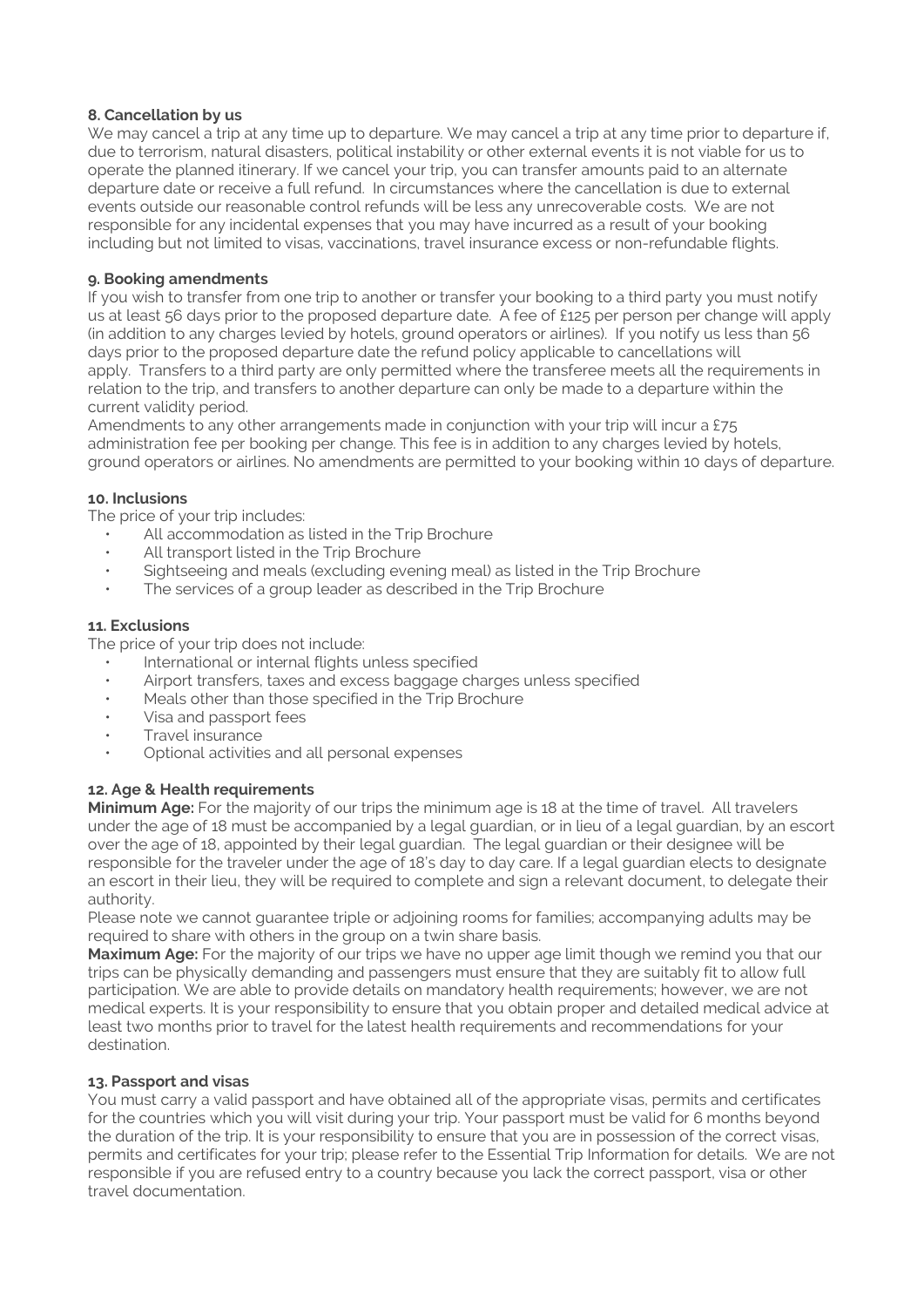## **14. Travel insurance**

Travel insurance is mandatory for all our travelers and should be taken out at the time of booking. Your travel insurance must provide cover against personal accident, death, medical expenses and emergency repatriation with a recommended minimum coverage of GBP£200,000 for each of the categories of cover. We also strongly recommend it covers cancellation, curtailment, personal liability and loss of luggage and personal effects. You must provide proof of your travel insurance prior to the commencement of your trip; you will not be able to join the trip without it. If you obtain travel insurance through us you acknowledge that you are satisfied with the level of insurance we have arranged.

## **15. Flexibility**

You appreciate and acknowledge that the nature of this type of travel requires considerable flexibility and you should allow for alternatives. The itinerary provided for each trip is representative of the types of activities contemplated, but it is understood that the route, schedules, itineraries, amenities and mode of transport may be subject to alteration without prior notice due to local circumstances or events.

## **16. Change of itinerary**

While we endeavor to operate all trips as described we reserve the right to change the trip itinerary. Please refer to our website before departure for the most recent updates to your itinerary. **Before departure:** If we make a major change we will inform you as soon as reasonably possible if there is time before departure. The definition of a major change is deemed to be a change affecting at least one day in five of the itinerary. When a major change is made you may choose between accepting the change, obtaining a refund of money paid on the land portion of the trip only or accepting an alternative tour offered.

**After departure:** We reserve the right to change an itinerary after departure due to local circumstances or events outside of our control. In such emergency circumstances the additional cost of any necessary itinerary alterations will be covered by you. Please note we are not responsible for any incidental expenses that may be incurred as a result of the change of itinerary such as visas, vaccinations or nonrefundable flights.

## **17. Authority on tour**

Our group trips are run by a group leader. The decision of the group leader is final on all matters likely to affect the safety or well-being of any traveler or staff member participating in the trip. If you fail to comply with a decision made by a group leader, or interfere with the well-being or mobility of the group, the group leader may direct you to leave the trip immediately, with no right of refund. We may also elect not to carry you on any future trips booked. You must at all times comply with the laws, customs, foreign exchange and drug regulations of all countries visited.

#### **18. Acceptance of risk**

You acknowledge that the nature of the trip is adventurous and participation involves a degree of personal risk. You will be visiting places where the political, cultural and geographical attributes present dangers and physical challenges greater than those present in our daily lives. We use information from government foreign departments and reports from our own contacts in assessing whether the itinerary should operate. However it is also your own responsibility to acquaint yourself with all relevant travel information and the nature of your itinerary. You acknowledge that your decision to travel is made in light of consideration of this information and you accept that you are aware of the personal risks attendant upon such travel.

# **19. Limitation of liability**

a. We will accept liability for the negligence of our staff or agents causing death or physical injury to persons or loss or damage to personal property only to the extent it is obliged under the applicable law. Our obligations, and those of our suppliers providing any service or facility included in your holiday, are to take reasonable skill and care to arrange for the provision of such services and facilities. This acceptance of liability is subject to clause c. below.

b. In other circumstances we are responsible to you for the proper performance of this contract. This acceptance of liability is subject to clause c. below.

c. we shall not be liable for any damage or loss if the failure to carry out the contract is:

- attributable to you.
- attributable to a third party unconnected with the provision of the services contracted for and the event is unforeseeable or unavoidable.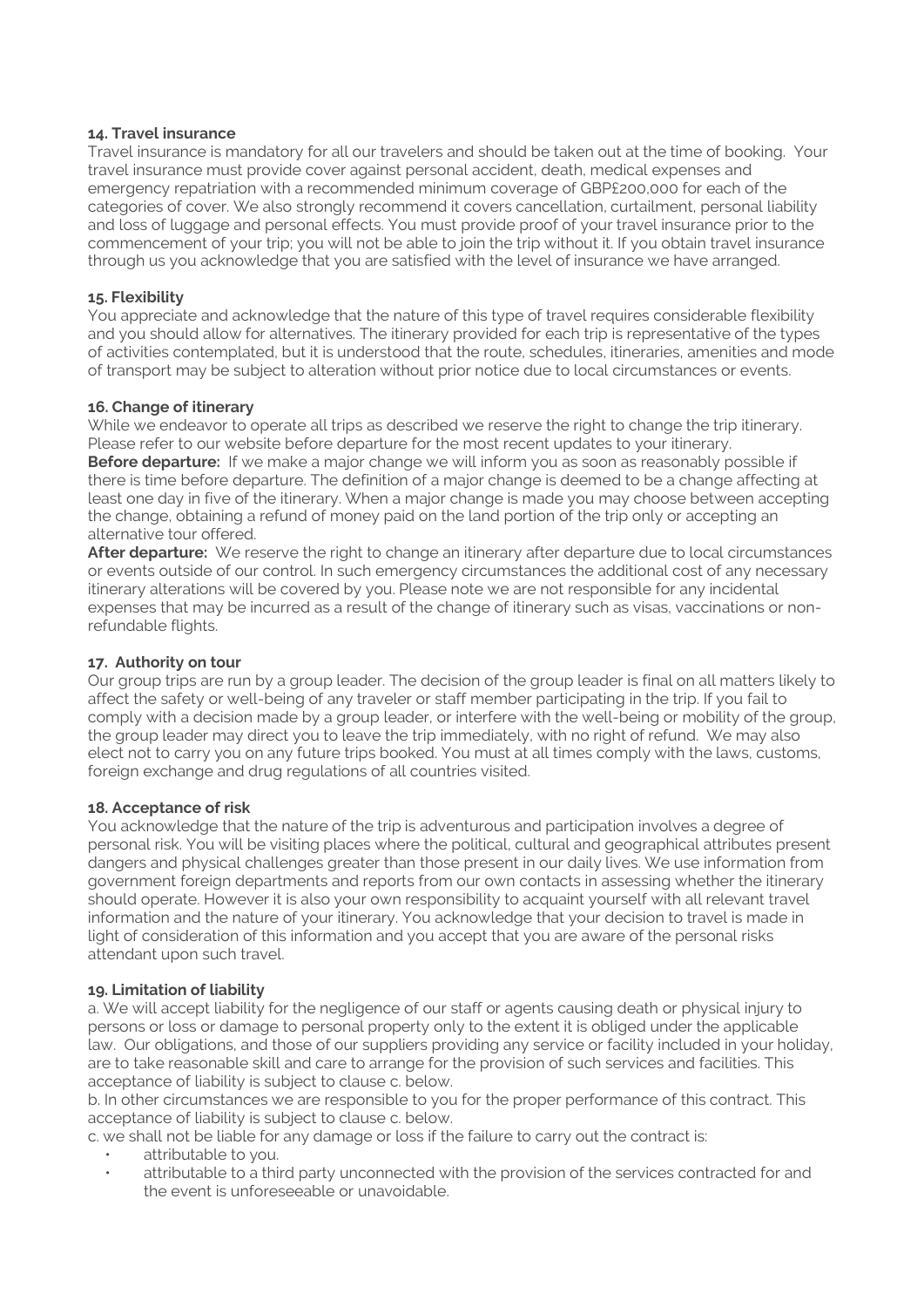- due to unforeseen and unusual circumstances beyond our control, the consequences of which could not have been avoided even if all due care had to be exercised.
- due to political disputes, border closures, refusal of visas, industrial action, climate or other matters of a similar nature and any other force majeure.

• due to an event which the Company, even with all due care, could not foresee or forestall. d. Except in cases involving death, injury or illness, any liability covered under clause b. above is limited to 2 times the price paid. In the case of damaged property the liability is limited to a maximum amount equal to the amount paid by or on behalf of the owner of the property. In all cases the Company specifically excludes all liability for indirect or consequential loss or expense including loss of profits and in all cases our liability will be limited in accordance with and/or in an identical manner to the contractual terms of the companies that provide the transportation for your travel arrangements. e. Where your trip arrangements involve travel by air, rail or sea, or hotel accommodation, the compensation is limited by the following international conventions respectively: Warsaw Convention as amended 1955, Bern Convention 1961, Athens Convention 1974 and Paris Convention 1962. We are to be regarded as having all benefit of any limitation of right to claim or compensation contained in these or any conventions..

f. our acceptance of liability in clauses a and b above is subject to assignment by you of your rights against any agent, supplier or sub-contractor which is in any way responsible for the unsatisfactory arrangements or your death or personal injury.

g. Flight Notice, Flight Information and EU Blacklist.

This is a notice required by European Community Regulation (EC) No.889/2002.This notice cannot be used as a basis for a claim for compensation, nor to interpret the provisions of the Regulation or the Montréal Convention, and it does not form part of the contract between the carrier(s), us and you, nor part of a claim. No representation is made by the carrier(s) or us as to the accuracy of the contents of this notice.

Air carrier liability for passengers and their baggage:

This information notice summarises the liability rules applied by Community air carriers as required by Community legislation and the Montréal Convention.

Compensation in the case of death or injury: There are no financial limits to the liability for passenger injury or death. For damages up to 100,000 SDRs (approximately £80,000 / €120,000) the air carrier cannot contest claims for compensation. Above that amount, the air carrier can defend itself against a claim by proving that it was not negligent or otherwise at fault.

Advance payments: If a passenger is killed or injured, the air carrier must make an advance payment, to cover immediate economic needs, within 15 days from the identification of the person entitled to compensation. In the event of death, this advance payment shall not be less than 16000 SDRs (approximately £13,000 /€19,300).

Passenger delays: In case of passenger delay, the air carrier is liable for damage unless it took all reasonable measures to avoid the damage or it was impossible to take such measures. The liability for passenger delay is limited to 4150 SDRs (approximately £3,300 / €5,000).

Baggage delays: In case of baggage delay, the air carrier is liable for damage unless it took all reasonable measures to avoid the damage or it was impossible to take such measures. The liability for baggage delay is limited to 1000 SDRs (approximately £800/€1,200).

Destruction, loss or damage to baggage: The air carrier is liable for destruction, loss or damage to baggage up to 1000 SDRs (approximately £800) In the case of checked baggage, it is liable even if not at fault, unless the baggage was defective. In the case of unchecked baggage, the carrier is liable only if at fault.

Higher limits for baggage: A passenger can benefit from a higher liability limit by making a special declaration at the latest at check-in and by paying a supplementary fee.

Complaints on baggage: If the baggage is damaged, delayed, lost or destroyed, the passenger must write and complain to the air carrier as soon as possible. In the case of damage to checked baggage, the passenger must write and complain within seven days, and in the case of delay within 21 days, in both cases from the date on which the baggage was placed at the passenger's disposal.

Liability of contracting and actual carriers: If the air carrier actually performing the flight is not the same as the contracting air carrier, the passenger has the right to address a complaint or to make a claim for damages against either. If the name or code of an air carrier is indicated on the ticket, that air carrier is the contracting air carrier.

Time limit for action: Any action in court to claim damages must be brought within two years from the date of arrival of the aircraft, or from the date on which the aircraft ought to have arrived.

Basis for the information. The basis for the rules described above is the Montreal Convention of 28 May 1999, which is implemented in the Community by Regulation (EC) No. 2027/97 (as amended by Regulation (EC) No. 889/2002) and national legislation of the Member States.